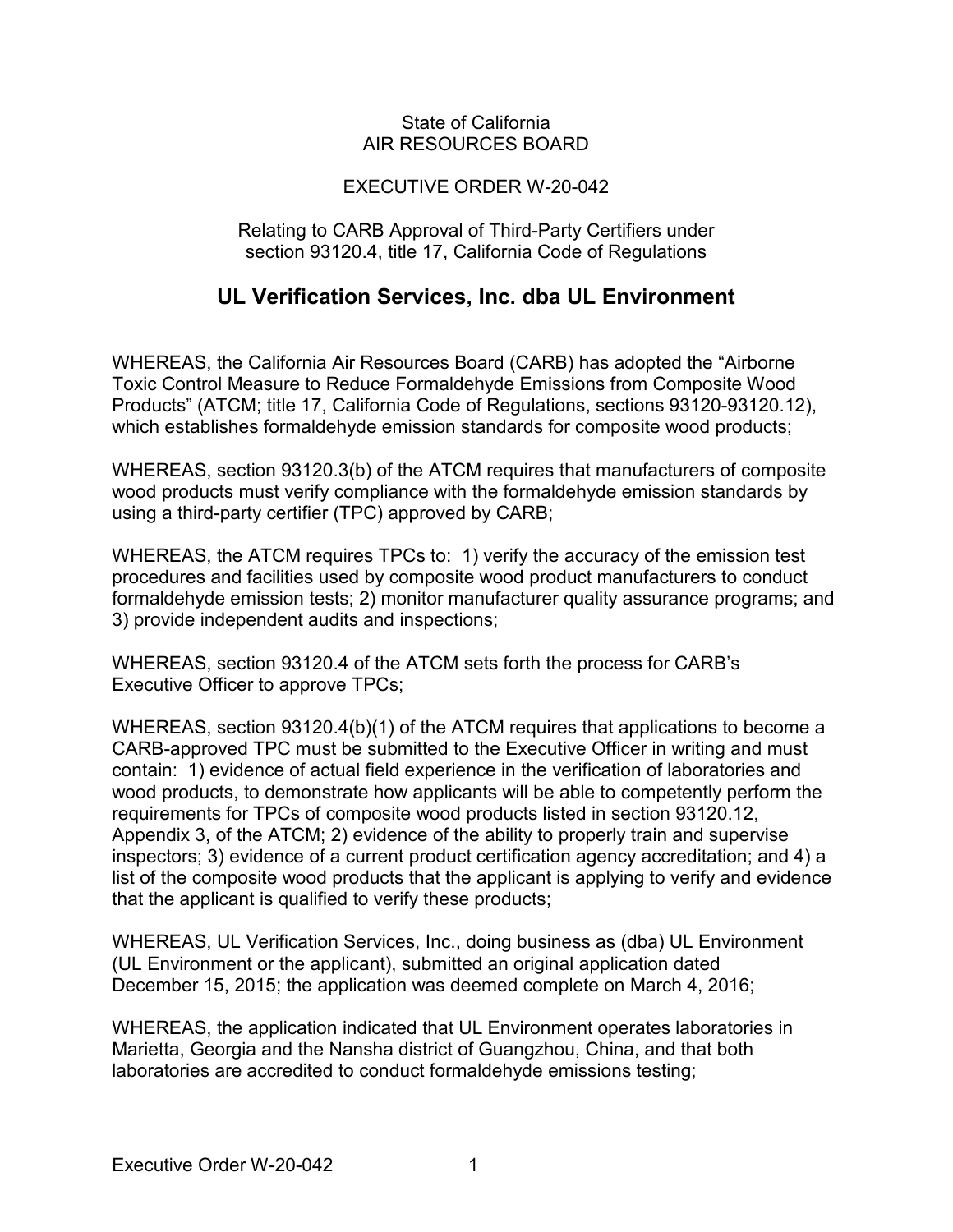WHEREAS, section 93120.4(b)(4) of the ATCM provides that the Executive Officer shall tasks specified in section 93120.12, Appendix 3, of the ATCM; approve the application and issue an Executive Order if the evidence submitted by the applicant is sufficient to demonstrate that the applicant can competently perform the

 WHEREAS, UL Environment was issued Executive Order W-16-042, signed on April 8, 2016;

 WHEREAS, section 93120.4(b)(4) of the ATCM allows CARB-approved TPCs to apply for re-approval to CARB by submitting an updated application;

 WHEREAS, UL Environment submitted the original and the updated applications for approval to CARB as follows:

| <b>Executive Order #</b> | <b>Date Received</b> | Date Signed | <b>Actions</b>                                                                                                                                             |
|--------------------------|----------------------|-------------|------------------------------------------------------------------------------------------------------------------------------------------------------------|
| W-16-042                 | 12/15/2015           | 4/08/2016   | Original                                                                                                                                                   |
| W-18-042                 | 4/30/2018            | 9/14/2018   | Renewal                                                                                                                                                    |
| W-18-042A                | 3/29/2020            | 4/13/2020   | Amendment to add<br><b>UL Environment's</b><br>accredited<br>laboratory in Ho Chi<br>Minh City, Vietnam<br>to conduct<br>formaldehyde<br>emissions testing |

 on August 26, 2020; the application was deemed complete after receiving supplemental WHEREAS, UL Environment submitted an updated application for re-approval to CARB information from the applicant on October 12, 2020;

 section 93120.4(b)(1); and WHEREAS, the Executive Officer finds that the complete, updated application for re-approval demonstrated the TPC's ability to continue to comply with

 and it is appropriate that Executive Order W-18-042A be superseded by this Executive Order W-20-042. WHEREAS, the Executive Officer approved UL Environment's request for re-approval,

 NOW, THEREFORE, IT IS ORDERED that UL Environment is hereby approved as a TPC and is issued the following number designating them as a CARB-approved TPC: **TPC-042**.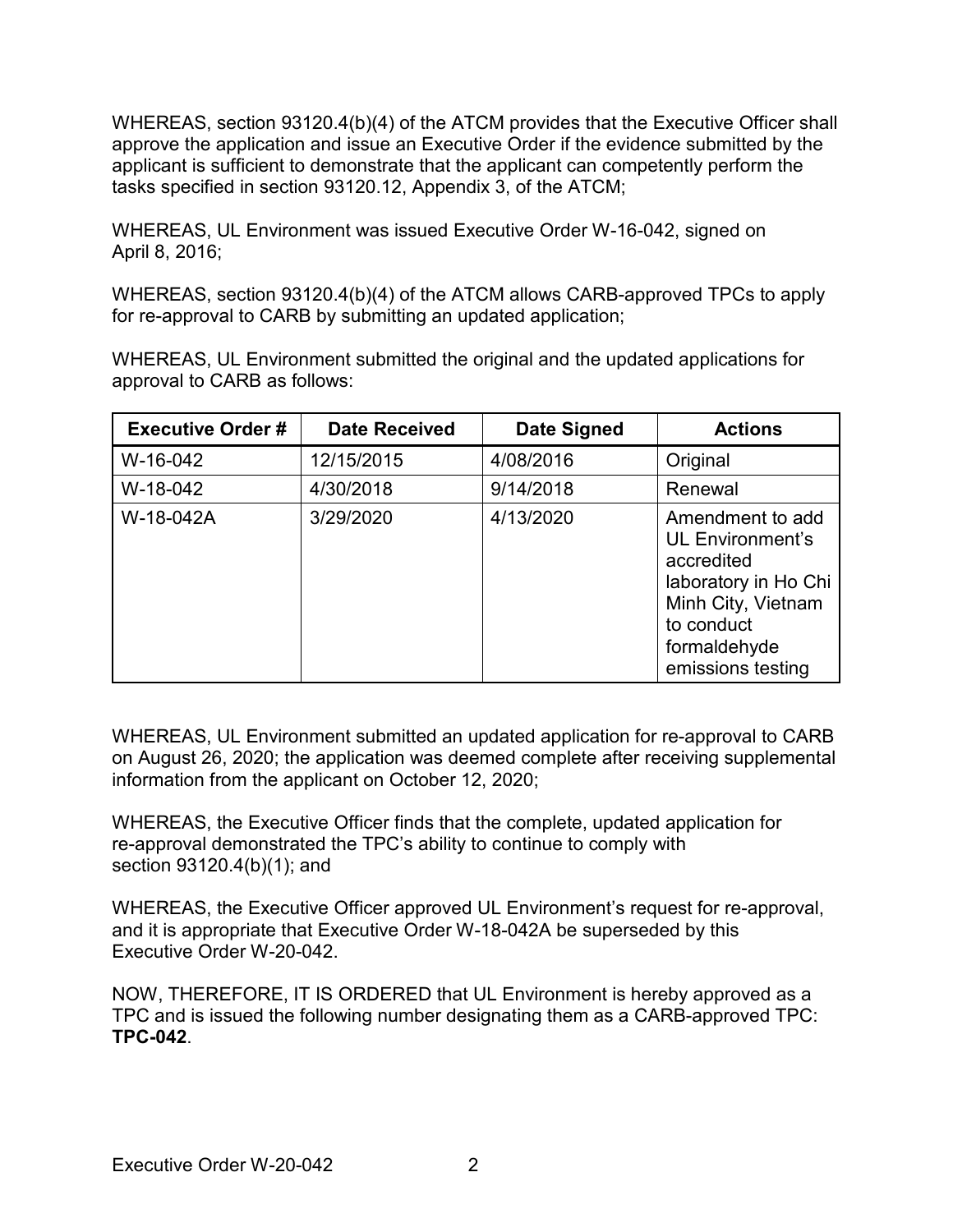BE IT FURTHER ORDERED that UL Environment is a CARB-approved TPC for the following composite wood products: hardwood plywood, particleboard, and medium density fiberboard.

medium density fiberboard.<br>BE IT FURTHER ORDERED that this approval is subject to the following conditions:

- 1. UL Environment must provide their CARB-approved TPC number to each section 93120.12, Appendix 3, of the ATCM. manufacturer it has subcontracted with for services, as specified in
- 2. All of UL Environment's laboratories must participate in an inter-laboratory study of their primary and/or secondary chamber facilities.
- request to the Executive Officer in writing and must provide evidence to it is employed. UL Environment shall not use the subcontractor unless the Executive Officer approves the request in writing. 3. If UL Environment wishes to use a subcontractor, UL Environment must submit a demonstrate that the subcontractor can competently perform the tasks for which
- to expire, or revoked within the duration of this Executive Order. 4. UL Environment shall immediately notify the Executive Officer if any accreditation or certification provided in support of their initial application is renewed, allowed

 BE IT FURTHER ORDERED that this Executive Order W-20-042 supersedes Executive Order W-18-042A, which was issued on April 13, 2020.

 application to the Executive Officer as provided in section 93120.4 of the ATCM. BE IT FURTHER ORDERED that this Executive Order shall have a duration of two years from the date it is executed; within 120 days prior to the expiration of this Executive Order, UL Environment may apply for re-approval by submitting an updated

 BE IT FURTHER ORDERED that the Executive Officer may review and, for good ATCM. The Executive Officer shall not modify or revoke this Executive Order without procedures specified in title 17, California Code of Regulations, section 60055.1 et seq. cause, modify or revoke this Executive Order as provided in section 93120.4(d) of the affording UL Environment with the opportunity for a hearing in accordance with the

 or hard copy form for two years, for review by CARB upon request, as specified in section 93120.12, Appendix 3, of the ATCM. BE IT FURTHER ORDERED that UL Environment must maintain records in electronic

 BE IT FURTHER ORDERED that on or before March 1 of each year, UL Environment section [93120.12,](https://93120.12) Appendix 3, of the ATCM. must provide an annual report to CARB for the previous calendar year, as specified in